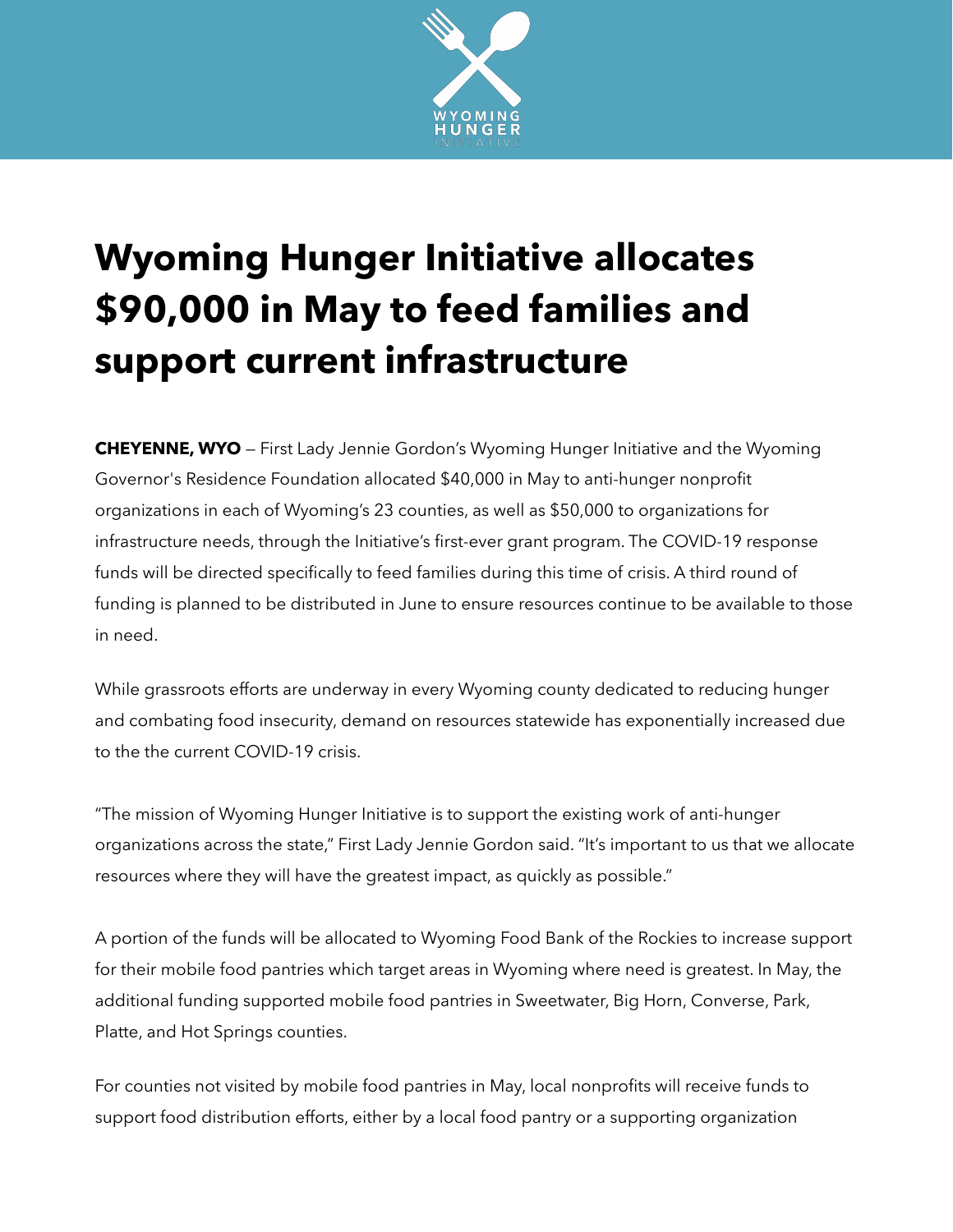identified by the Wyoming Hunger Initiative. Wyoming Food Bank of the Rockies may offer additional matching funds for partner organizations through Wyoming Food Bank of the Rockies.

Through its first annual grant program, Wyoming Hunger Initiative allocated \$50,000 in funding for anti-hunger organizations in need of infrastructure support or equipment. The following organizations are 2020 grant recipients:

Backpack Blessings of Powell - Park County Basin Area Food Bank - Big Horn County Boys and Girls Club of Central Wyoming - Johnson County Boys and Girls Club of Douglas - Converse County Boys and Girls Club of Sweetwater County - Sweetwater County City Park Church of Casper - Natrona County COMEA House and Resource Center - Laramie County Ranchester Community Cupboard - Sheridan County Edible Prairie Project - Campbell County Wyoming Food For Thought Project - Natrona County Goshen HELP - Goshen County Greybull Community Outreach Food Bank - Big Horn County Joshua's Storehouse - Natrona County Laramie Soup Kitchen - Albany County Lincoln County School District #2 Friday Food Bag Program - Lincoln County Pinedale Community Food Basket - Sublette County

Wyoming Hunger Initiative's efforts are made possible by generous donors, including Blue Cross Blue Shield of Wyoming, Rocky Mountain Power, Tri-State Generation and Transmission Association, Inc., John P. Ellbogen Foundation, Mountain West Credit Union Foundation, Black Hills Energy, AT&T, Albertsons Foundation, Cowboy Skill Games, Wyoming Afterschool Alliance, Wyoming Business Alliance, Hughes Charitable Foundation, St. Christopher's Episcopal Church, Ciner of Wyoming, and numerous private donors from across the state.